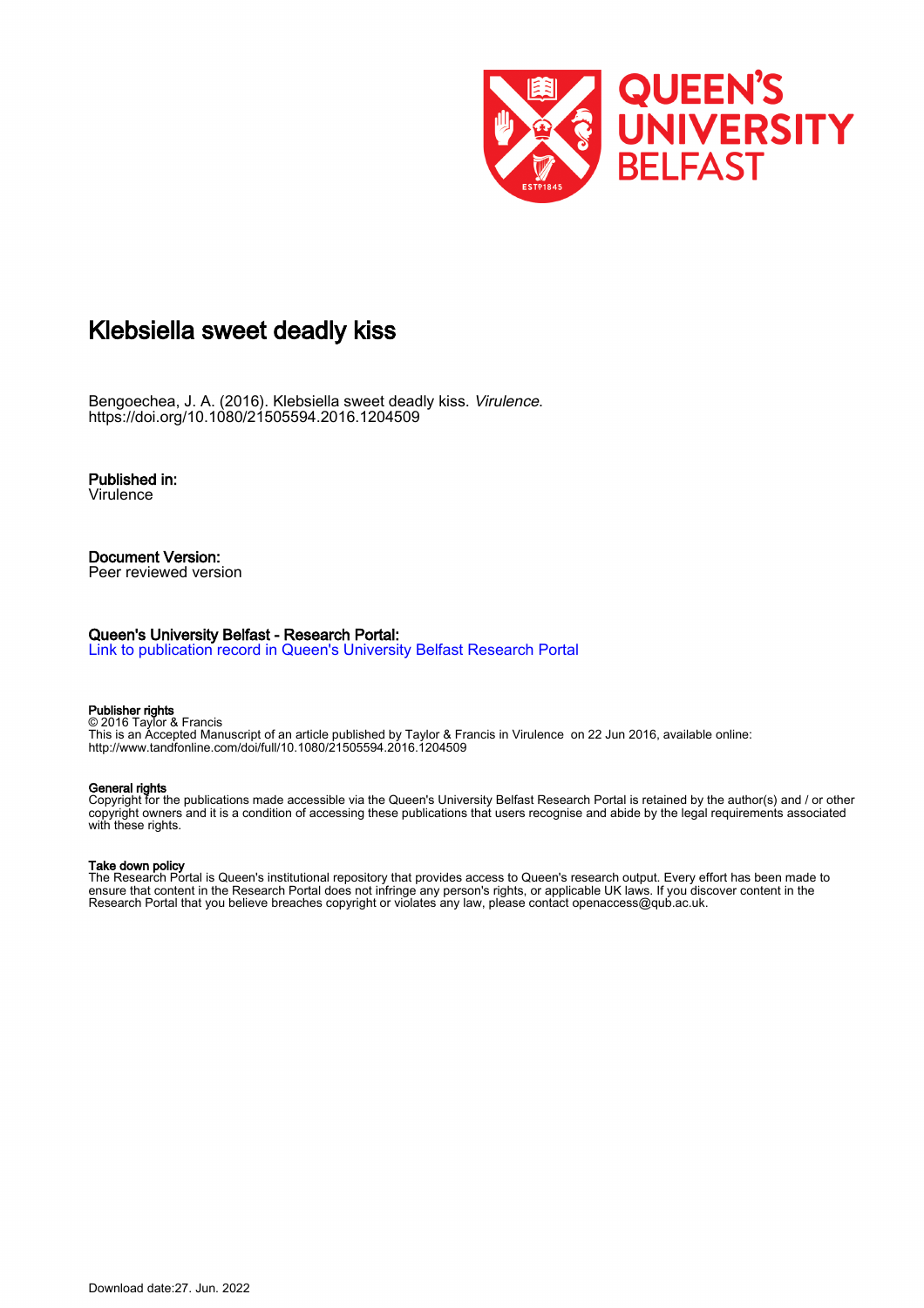### *Klebsiella* **sweet deadly kiss.**

Jose A. Bengoechea Centre for Experimental Medicine, Queen's University Belfast, BT9 7AE Belfast, United Kingdom

Phone: +44 (0) 2890976357;

E-mail: j.bengoechea@qub.ac.uk

The World Health Organization identified antimicrobial resistance (AMR) as one of the greatest threats to human health. Drug-resistant infections already kill hundreds of thousands a year globally, and by 2050 that figure could be more than 10 million (amr.review.org). Of particular concern is the mounting prevalence of infections caused by multidrug resistant (MDR) Gramnegative bacteria. Although *Escherichia coli* is the most common cause of invasive Gramnegative infections, the most significant challenge comes from *Klebsiella pneumoniae*. The percentage of isolates resistant to last generation antibiotics continues to increase worldwide. In fact, the isolation of *Klebsiella* strains resistant to "*last resort*" antimicrobials has significantly narrowed, or in some settings completely removed, the therapeutic options for the treatment of *Klebsiella* infections. To further complicate this scenario, recent population genomic studies have shown that virulent and MDR resistant clones have access to a diverse mobile pool of virulence and antimicrobial resistance genes of high penetrance<sup>1, 2</sup> hence making possible the emergence of an extremely drug-resistant hypervirulent *K. pneumoniae* clone capable of causing untreatable infections in healthy individuals. It is then not surprising that MDR *K. pneumoniae* has been singled out as an "*urgent threat to human health*" by several institutions including the UK government, the CDC and the WHO. However, and despite the clinical relevance, there is still scant evidence on *K. pneumoniae* pathogenesis at the molecular and cellular level. Therefore, the development of new therapeutic strategies requires a better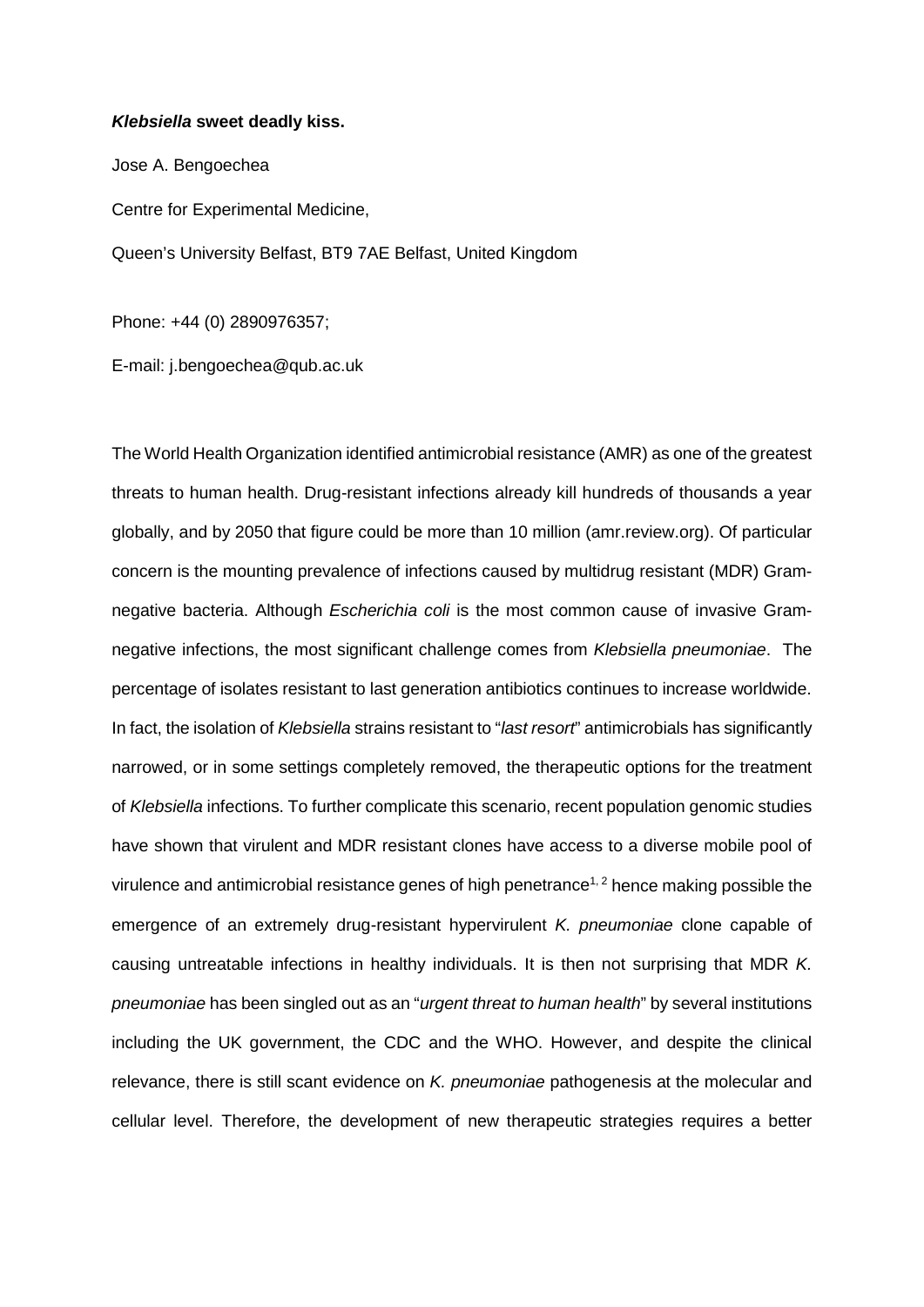understanding of *K. pneumoniae* pathophysiology in the context of the complex interactions between bacterial pathogens and their hosts.

In this issue of *Virulence*, Lee et al<sup>3</sup> investigate the relationship between glycemic control and the onset of *Klebsiella*-triggered invasive infections. This study is of clinical relevance given the increasing number of *Klebsiella* disseminated infections in patients with underlying conditions such as diabetes and liver disease, mostly in East Asian countries. However, the high prevalence of obesity worldwide, which is associated with risks of developing type 2 diabetes, anticipates an overall increase of this type of *Klebsiella* invasive infections worldwide. Unfortunately, the clinical data presented in this work further confirms previous studies demonstrating a correlation between community-acquired *Klebsiella* disseminated infections and type 2 diabetes mellitus<sup>4</sup>. Further analysis of the clinical data by Lee et al<sup>3</sup> revealed a remarkable correlation between disseminated infections and patients with poor glycemic control compared with diabetic patients with good glycemic control. Interestingly, previous studies have suggested that poor glycemic control impairs neutrophils phagocytosis of *K. pneumoniae* capsule serotypes K1 and K25 . Taken into consideration the important role of neutrophils in *Klebsiella* clearance, this reduced phagocytosis may explain the increased disseminated *Klebsiella* infections in these patients. In this study, Lee et al decided to investigate the other side of the coin: whether poor glycemic control, in other words high glucose levels in blood, may affect the pathogenicity of *Klebsiella*. Not surprisingly, they chose to explore the effect of high glucose on the single most important virulence factor of *K.*  pneumoniae, the capsule polysaccharide<sup>6</sup>. Capsule mutants are attenuated in the pneumonia mouse model and in the *Galleria mellonella* one<sup>6, 7</sup>. The capsule polysaccharide protects *Klebsiella* against the bactericidal action of complement and antimicrobial peptides<sup>8, 9</sup>, limits the activation of inflammatory responses<sup>10-12</sup>, and reduces phagocytosis by neutrophils and even amoebas<sup>13, 14</sup>. In this work, Lee et al<sup>3</sup> conclusively demonstrate that high glucose levels, but not high glycerol ones, up regulate the transcription of the *cps* operon with a concomitant increase in the levels of surface exposed polysaccharide. Further studies are required to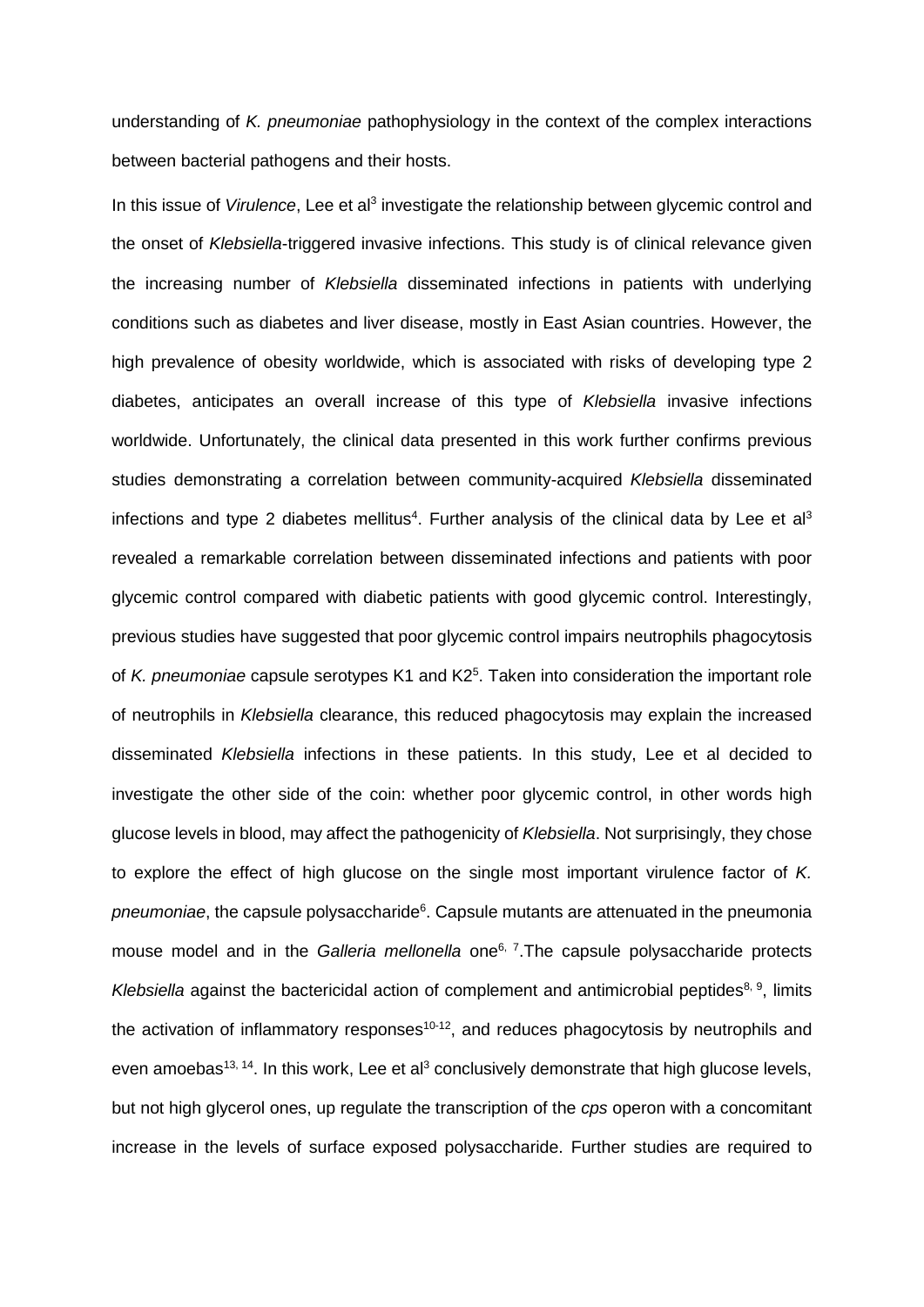decipher the molecular basis of this upregulation. In fact, capsule regulation in *Klebsiella* is still poorly understood. As anticipated, glucose-induced high capsule levels were associated with a further increased in *Klebsiella* resistance to neutrophils phagocytosis and whole blood leukocyte killing. Since previous studies have shown that there is a correlation between the capsule levels and the resistance to antimicrobial peptides and the induction of inflammatory responses<sup>15-17</sup>, it is tempting to postulate that poor given in control enhances capsuledependent *Klebsiella* anti-immune mechanisms and, therefore, the virulence of the pathogen. However sounded this hypothesis, further studies are warranted to provide a global view of *Klebsiella* transcriptome when grown in high glucose to investigate, for example, whether the expressions of other known *Klebsiella* virulence factors such as the siderophores, the lipopolysaccharide and the OmpA outer membrane protein are also affected<sup>12, 16, 18-22</sup>. Nevertheless, the time is ripe to carry out these studies in vivo using well established obesity or diabetes mellitus animal models thereby allowing a better understanding of *Klebsiella* biology in the context of the host. This fundamental knowledge is absolutely essential not only to inform the management of diabetic patients but also to develop new therapeutics based on new targets and approaches.

In conclusion, this study by Lee et al establishes that type 2 diabetes mellitus with poor glycemic control is a risk factor for *Klebsiella* disseminated infections. The reported in vitro data indicates that high glucose may enhance capsule-dependent evasion of the immune system hence contributing to develop disseminated infections. Taken together, this means that therapeutics targeting *Klebsiella* capsule, or interfering with capsule-mediated antiimmune mechanisms, may be a potential strategy to fight *Klebsiella* infections.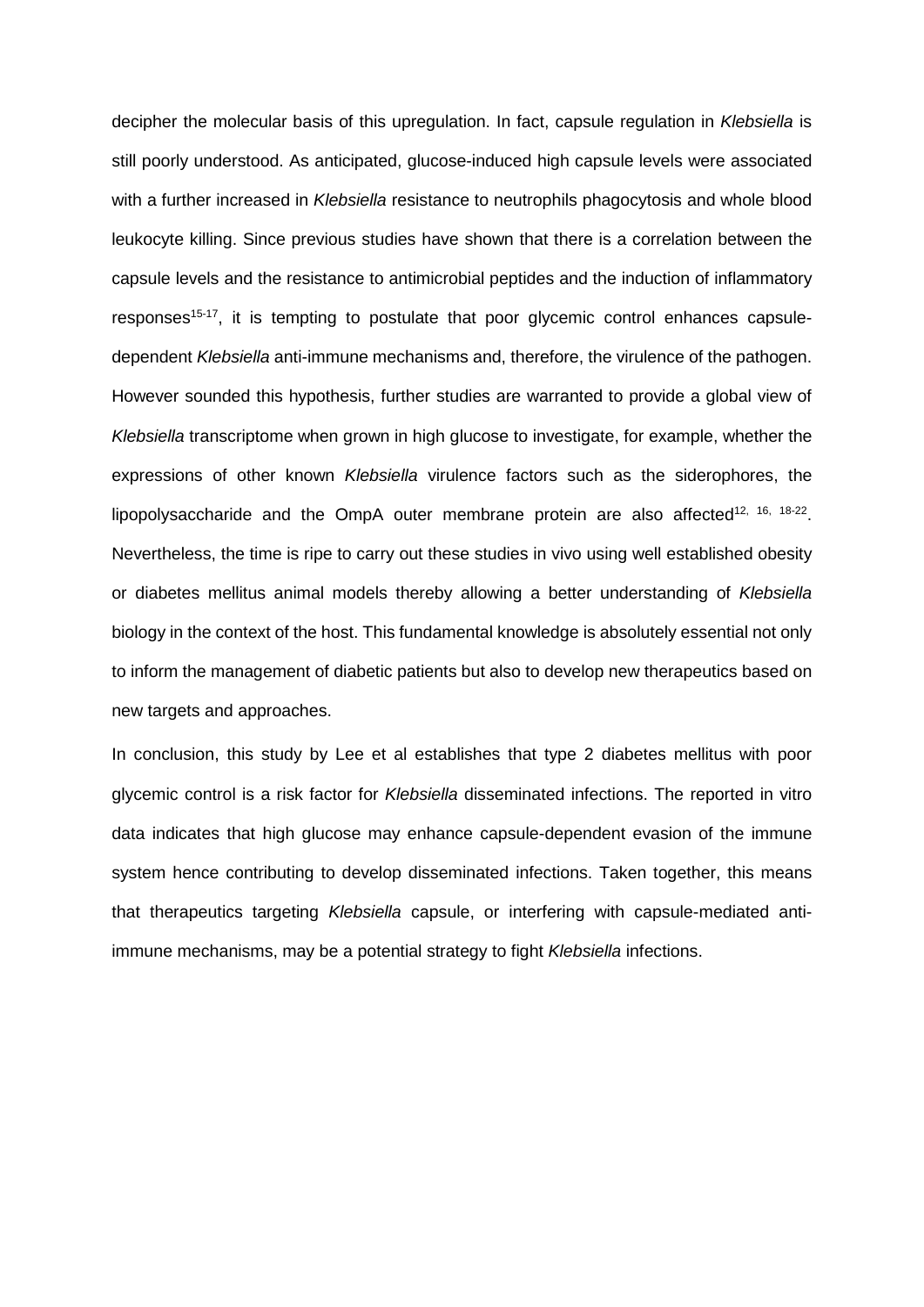## **Acknowledgements**

This work was supported by the Biotechnology and Biological Sciences Research Council

(BBSRC, project references BB/L007223/1 and BB/N00700X/1), Marie Curie Career

Integration Grant U-KARE (PCIG13-GA-2013-618162); and Queen's University Belfast start-

up funds to J.A.B.

## **References**

1. Holt KE, Wertheim H, Zadoks RN, Baker S, Whitehouse CA, Dance D, Jenney A, Connor TR, Hsu LY, Severin J, et al. Genomic analysis of diversity, population structure, virulence, and antimicrobial resistance in *Klebsiella pneumoniae*, an urgent threat to public health. Proc Natl Acad Sci U S A 2015; 112:E3574-81.

2. Lery LM, Frangeul L, Tomas A, Passet V, Almeida AS, Bialek-Davenet S, Barbe V, Bengoechea JA, Sansonetti P, Brisse S, et al. Comparative analysis of *Klebsiella pneumoniae* genomes identifies a phospholipase D family protein as a novel virulence factor. BMC Biol 2014; 12:41,7007-12-41.

3. Lee CH, Chen IL, Chuah SK, Tai WC, Chang CC, Chen FJ, Chen JF. Impact of glycemic control on capsular polysaccharide biosynthesis and opsonophagocytosis of *Klebsiella pneumoniae*: Implications for invasive syndrome in patients with diabetes mellitus. Virulence 2016:1-9.

4. Ko WC, Paterson DL, Sagnimeni AJ, Hansen DS, Von Gottberg A, Mohapatra S, Casellas JM, Goossens H, Mulazimoglu L, Trenholme G, et al. Community-acquired *Klebsiella pneumoniae* bacteremia: Global differences in clinical patterns. Emerg Infect Dis 2002; 8:160-6.

5. Lin JC, Siu LK, Fung CP, Tsou HH, Wang JJ, Chen CT, Wang SC, Chang FY. Impaired phagocytosis of capsular serotypes K1 or K2 *Klebsiella pneumoniae* in type 2 diabetes mellitus patients with poor glycemic control. J Clin Endocrinol Metab 2006; 91:3084-7.

6. Cortes G, Borrell N, de Astorza B, Gomez C, Sauleda J, Alberti S. Molecular analysis of the contribution of the capsular polysaccharide and the lipopolysaccharide O side chain to the virulence of *Klebsiella pneumoniae* in a murine model of pneumonia. Infect Immun 2002; 70:2583-90.

7. Insua JL, Llobet E, Moranta D, Perez-Gutierrez C, Tomas A, Garmendia J, Bengoechea JA. Modeling *Klebsiella pneumoniae* pathogenesis by infection of the wax moth *Galleria mellonella*. Infect Immun 2013; 81:3552-65

8. Campos MA, Vargas MA, Regueiro V, Llompart CM, Alberti S, Bengoechea JA. Capsule polysaccharide mediates bacterial resistance to antimicrobial peptides. Infect Immun 2004; 72:7107-14.

9. Alvarez D, Merino S, Tomas JM, Benedi VJ, Alberti S. Capsular polysaccharide is a major complement resistance factor in lipopolysaccharide O side chain-deficient *Klebsiella pneumoniae* clinical isolates. Infect Immun 2000; 68:953-5.

10. Regueiro V, Campos MA, Pons J, Alberti S, Bengoechea JA. The uptake of a *Klebsiella pneumoniae* capsule polysaccharide mutant triggers an inflammatory response by human airway epithelial cells. Microbiology 2006; 152:555-66.